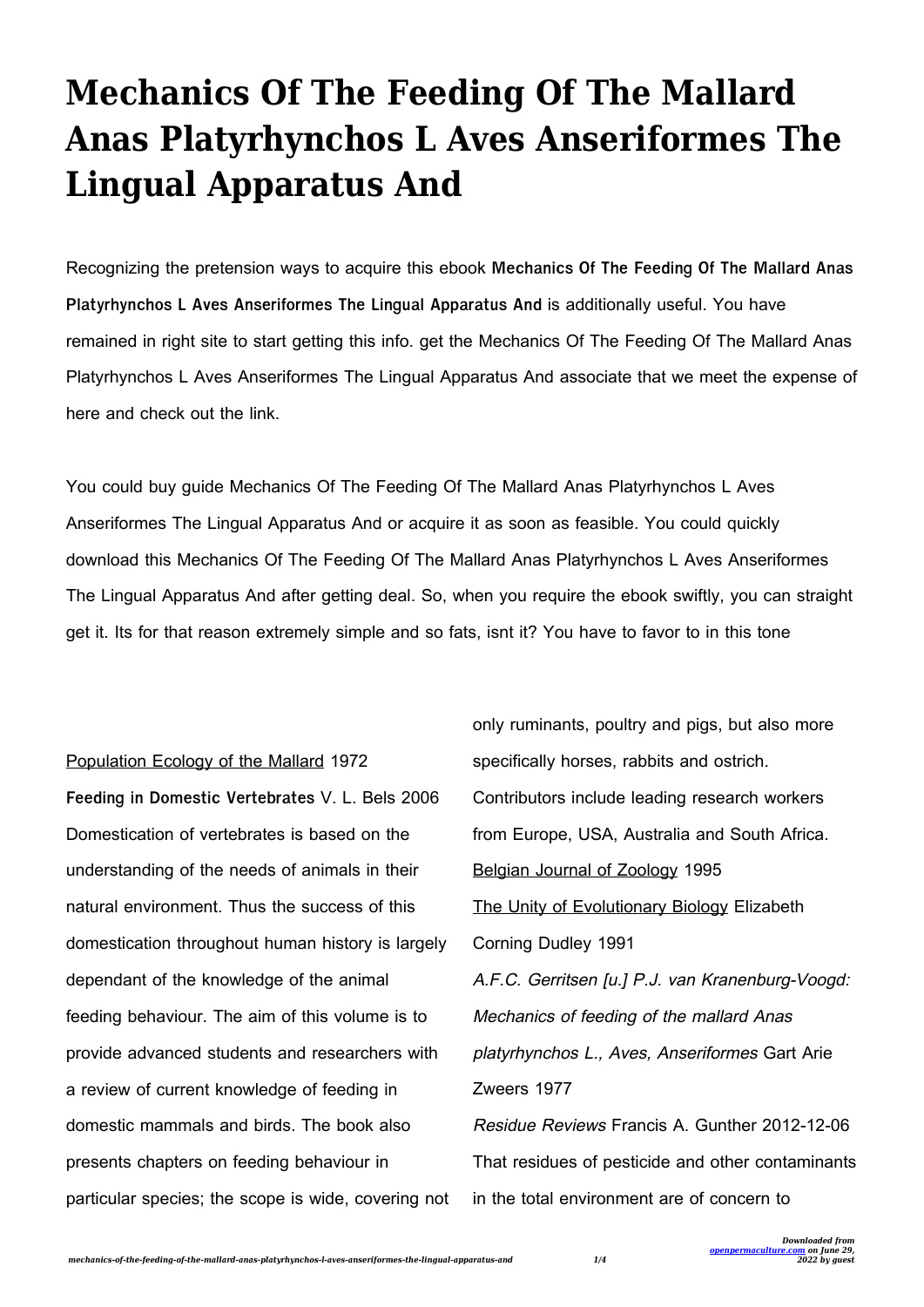everyone everywhere is attested by the reception accorded previous volumes of "Residue Reviews" and by the gratifying enthusiasm, Sincerity, and efforts shown by all the in dividuals from whom manuscripts have been solicited. Despite much propaganda to the contrary, there can never be any serious question that pest-control chemicals and food-additive chemicals are essential to adequate food production, manufacture, marketing, and storage, yet without continuing surveillance and intelligent control some of those that persist in our foodstuffs could at times conceivably endanger the public health. Ensuring safety-in-use of these many chemicals is a dynamic challenge, for established ones are continually being dis placed by newly developed ones more acceptable to food tech nologists, pharmacologists, toxicologists, and changing pest-control requirements in progressive foodproducing economies. These matters are of genuine concern to increasing numbers of governmental agencies and legislative bodies around the world, for some of these chemicals have resulted in a few mishaps from improper use. Adequate safety-in-use evaluations of any of these chemicals per sisting into our foodstuffs are not simple matters, and they incorporate the considered judgments of many individuals highly trained in a variety of complex biolOgical, chemical, food technological, medical, pharmacological, and toxicological disciplines.

**Department Bulletin** United States. Dept. of Agriculture 1918 **Acta Anatomica** 1978 **Daisy and Ducky Mallard** Judy Moulton 2014-11-07 Ducky and Daisy are a pair of mallard ducks. Daisy hatches her chicks and cares for them while the reader learns about the life of mallard ducks. There are pictures of the various stages of duckling growth and their events. **The Skull, Volume 3** James Hanken 1993-07 In this authoritative three-volume reference work, leading researchers bring together current work to provide a comprehensive analysis of the comparative morphology, development, evolution, and functional biology of the skull. **Bibliography of Published Research and Management Findings** 1974 Folia Primatologica 1978 **Brain, Behavior and Evolution** 1984 Bulletin of the U.S. Department of Agriculture 1918 **Sacramento River Flood Control System Evaluation** United States. Army. Corps of Engineers. Sacramento District 1995 **Architecture in Living Structure** G.A. Zweers 2012-12-06 **Food Habits of Birds** Waldo Lee McAtee 1918 Netherlands Journal of Zoology 1997 **Chemical Signals in Vertebrates 6** R.L. Doty 2013-11-11 This volume is an up-to-date treatise

of chemosensory vertebrate research performed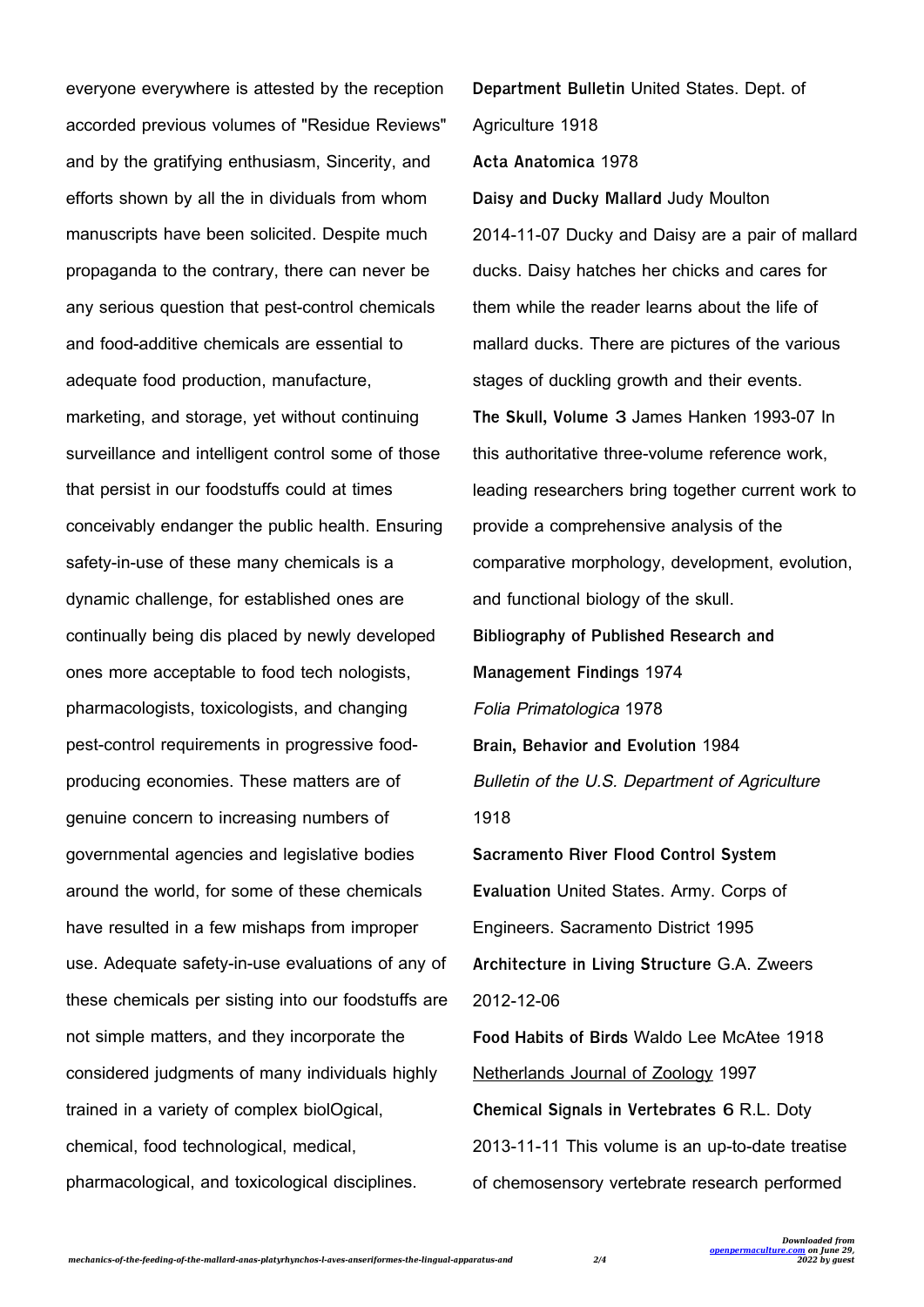by over 200 scientists from 22 countries. Importantly, data from over 25 taxa of vertebrates are presented, including those from human beings. Unlike other volumes on this topic, a significant nurober of the contributions come from leading workers in the former Soviet Union and reflect studies within a wide variety of disciplines, including behavior, biochemistry, ecology, endocrinology, genetics, psychophysics, and morphol ogy. Most of the studies described in this volume were presented at the Chemical Signals in Vertbrates VI (CSV VI) symposium held at the University of Pennsylvania in the summer of 1991. This international symposium was the largest and the most recent of a series of six such symposia, the first of which was held in Saratoga Springe, New York (June 6-9, 1976) and the last in Oxford, England (August 8-10, 1988). Unlike the previous symposia, Chemical Signals in Vertabrates VI lasted a full week, reflecting the increased number of participants and the desire of many to present their research findings orally to the group as a whole. Functional Vertebrate Morphology Milton Hildebrand 1985 **Bird Brains** Budd Titlow 2013-09-03 Through a

hundred short vignettes accompanied by stunning avian portraits, Bird Brains takes a look at the antics, behaviors, and idiosyncrasies of wild birds from the viewpoint of a professional wildlife biologist and award-winning wildlife photographer.

Titlow understands the often wild and wacky lives of birders--those who are always ready and willing to drop everything at a moment's notice and "twitch off" to some exotic locations just to add another checkmark to their life lists. His engaging stories, complemented by vivid images, provide a fascinating compendium of wild bird lore perfectly suited to the 65-million-plus birders across the United States.

**The American Naturalist** 2007 Australian Journal of Zoology 1984 Resource Publication (United States. Bureau of Sport Fisheries and Wildlife) 1973 **Population Ecology of the Mallard** United States Department of the Interior. U.S. Fish and Wildlife Service. Bureau of Sport Fisheries and Wildlife, author 1975 The Birds of Durham and Vicinity Ned Dearborn 1903 The Ecology and Management of Breeding Waterfowl Bruce D. Batt The Lingual Apparatus of the African Grey Parrot, Psittacus Erithacus Linné (Aves: Psittacidae) Dominique G. Homberger 1986 **Wildlife Abstracts** U.S. Fish and Wildlife Service 1954 Mechanics of Feeding of the Mallard (Anas Platyrhynchos L.; Aves, Anseriformes] G. A. Zweers 1977 Miscellaneous Truck-crop Insects in Louisiana Byron Hunter 1920